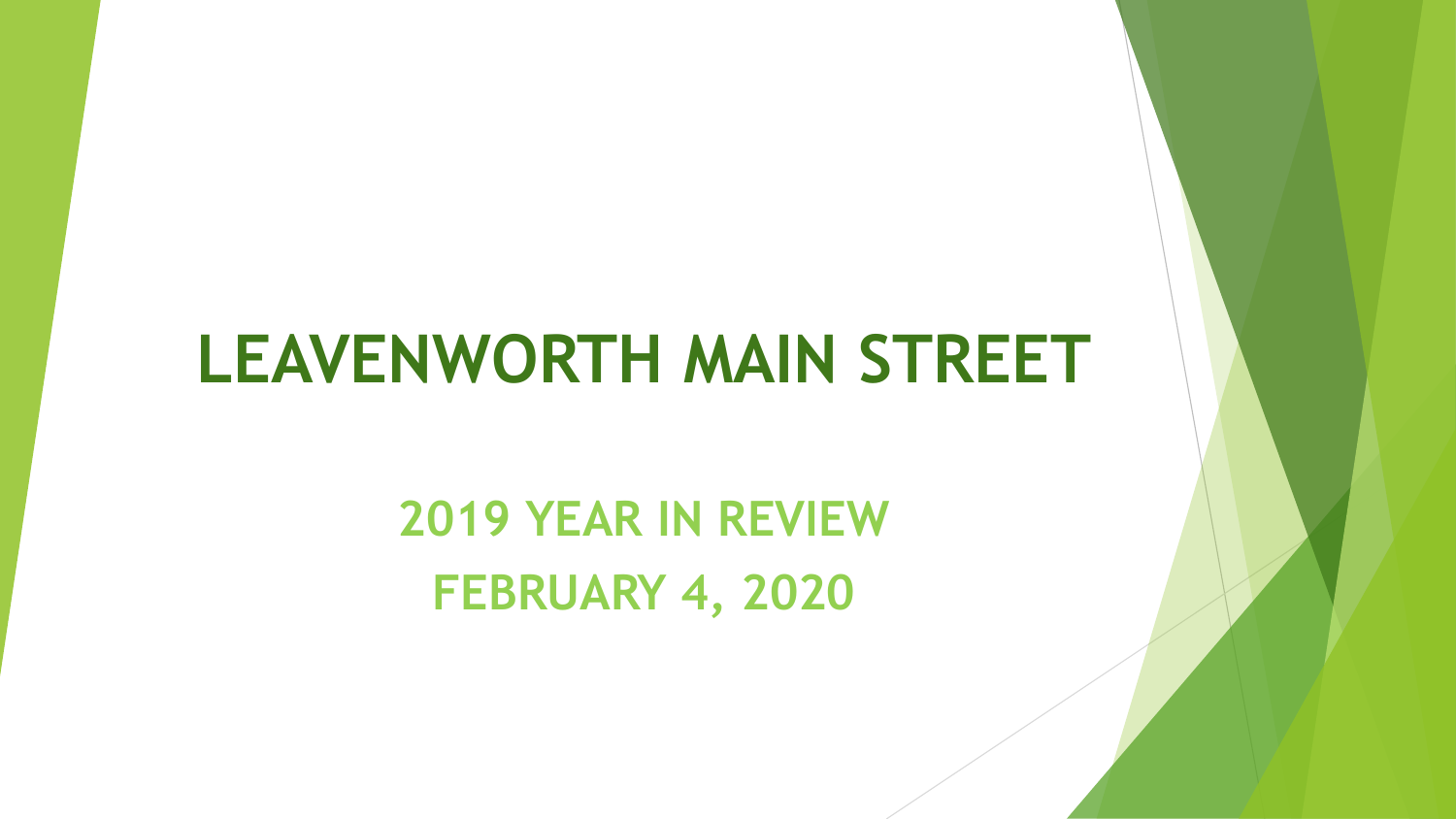### **KEEPING DOWNTOWN ALIVE, VITAL & VIBRANT**  *ECONOMIC DEVELOPMENT*

The Leavenworth Main Street Program Staff are busy, providing ongoing personal guidance, literature and resources for Downtown growth.

- ENTREPRENEURIAL & SMALL BUSINESS CONTACTS: 56
	- ▶ 18 Businesses secured locations and/or expanded; some projects are still in the works; some projects are inactive; open communication is consistent
- MAINTAINS AVAILABLE PROPERTY LISTING. A valuable tool that we provide frequently.
- MAINTAINS CATEGORIZED LISTING OF ALL DOWNTOWN BUSINESSES
- PUBLISHES BUSINESS GUIDE, SHOPPING/DINING GUIDES & RESTAURANT GUIDE
- Business Resources Provided: Professional Consultations, Business Mentoring, Funding Opportunities, Design Assistance, Destination Bootcamp Active Recruitment, GLC/Network Kansas Low Interest Loan Opportunities & Other Business Educational Opportunities, City of Leavenworth Liaison
- Resources –National Main Street, Kansas Main Street, Missouri Main Street, KU SBDC, Network Kansas, City of Leavenworth, LCDC, Kansas State Historic Society, Network Kansas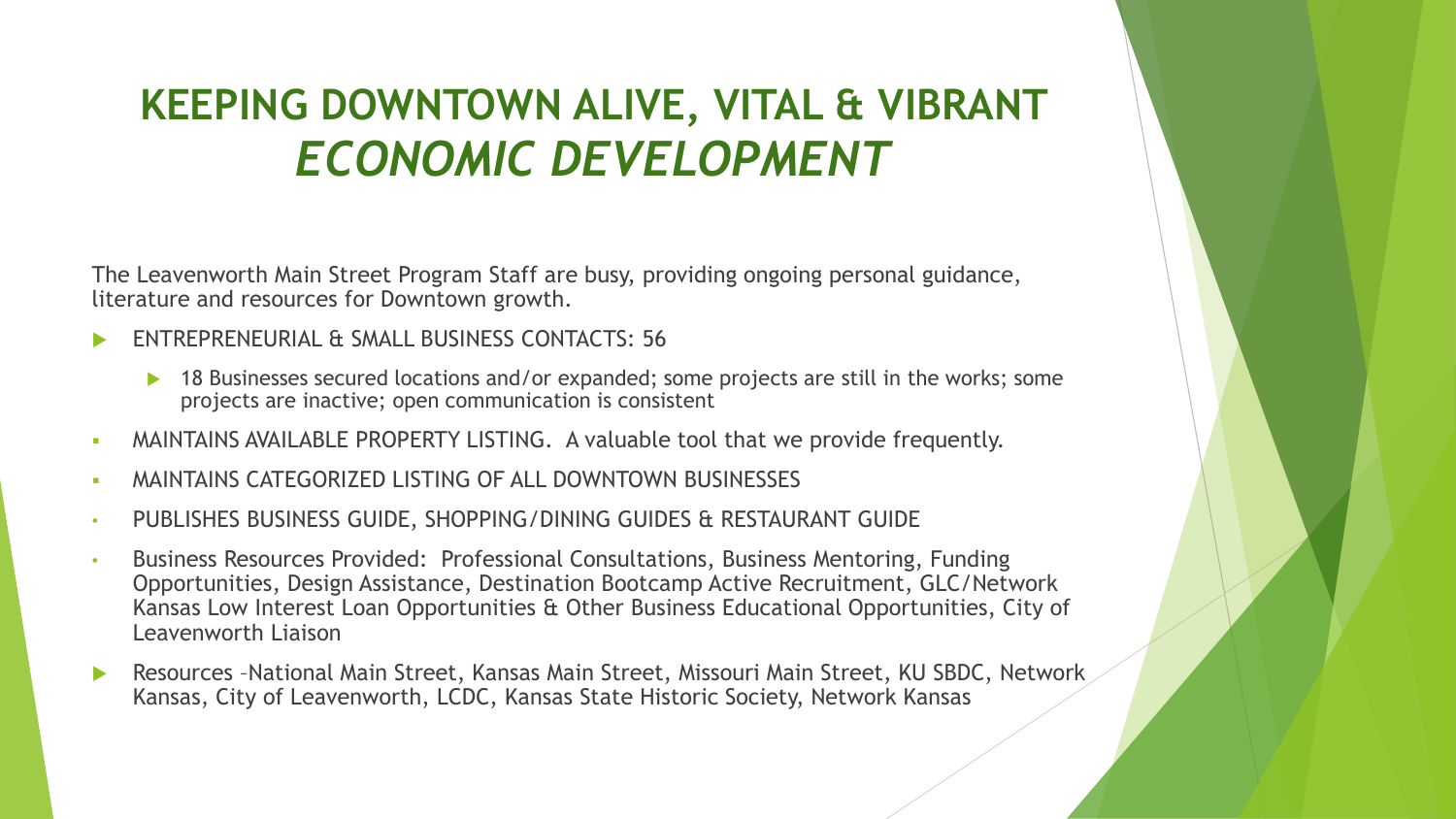### **213-223 5 th Street**

KARMA - Major Building Purchase & Building Renovation facilitated by LMS. This building had been underutilized for many years and now has a fresh and vibrant bakery business, plus a new Golf Shop and existing Salon. KARMA opened in October, 2019 after major renovation of the storefront that included 6 storefronts (Karma utilized 4, retained 2 for leasing). Exterior improvements including paint will happen in the Spring. Upper story development is planned at a later date. **Business retention & expansion.** 

Note: 5<sup>th</sup> Avenue Frames, a long standing business re-located to 414 Delaware, inside Reunions Antiques, when she was given notice to move due to Karma expansion. LMS helped facilitated this move, which offered a complimentary business a bright, new leased space – a win/win for everyone, including the Downtown and community. **Business retention.**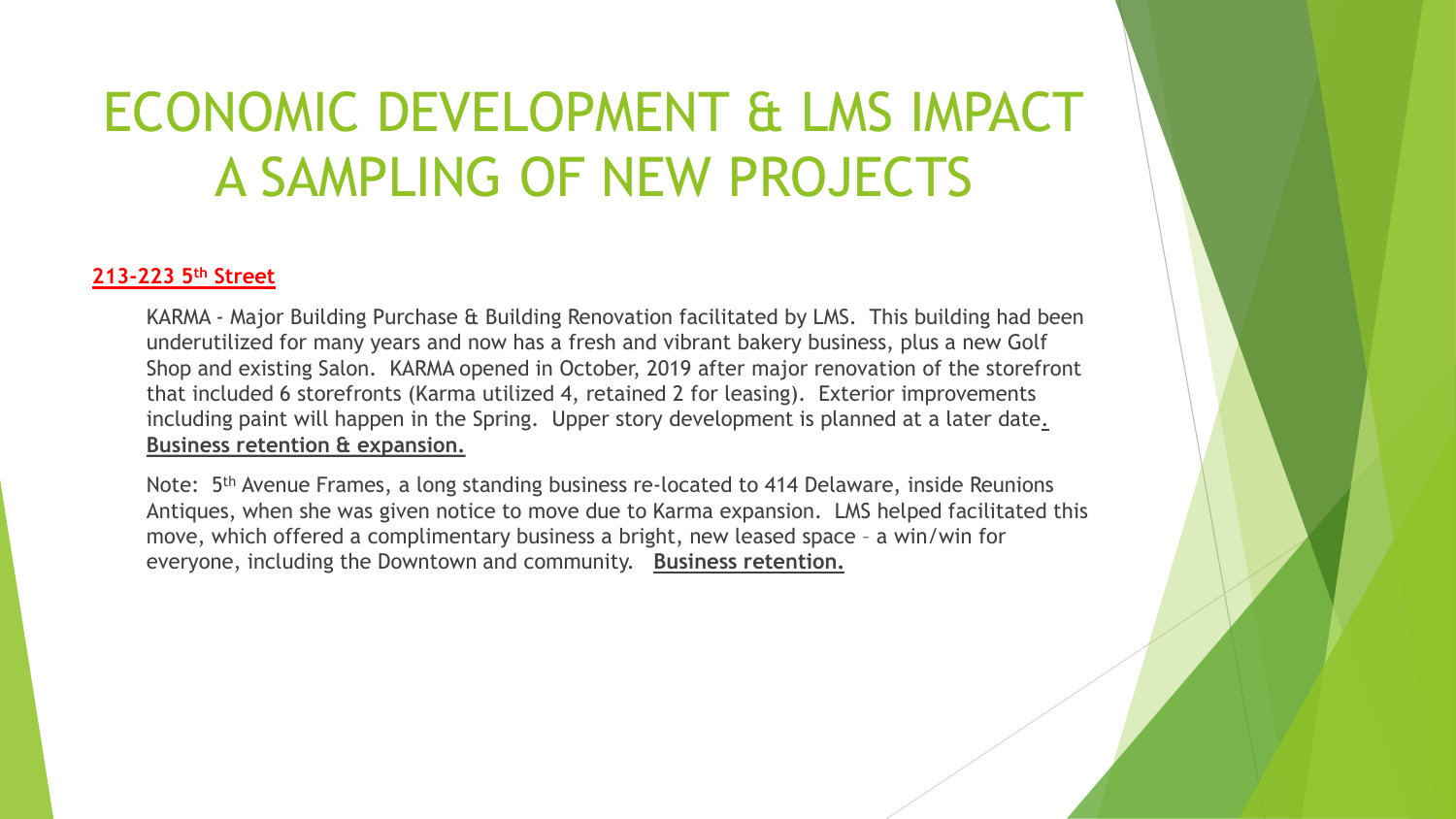#### **604-606 Cherokee & 608-610 Cherokee**

2 Major Double Buildings purchased with resulting major renovations in buildings that have been vacant or underutilized. LMS helped facilitate.

**THAI NOODLE SHOP** - 604-606 Cherokee is in the final phase of a major renovation *to include a new commercial kitchen.* **New Business**.

**FIRST CITY CHEESE MARKET** - 610 Cherokee opened in November, 2019 after completing a major renovation of a former bar. This renovation and business elevated the 600 Block to new heights! LMS facilitated & provided resources to new owner from it's inception. 608 Cherokee has plans for a Classic Car Showroom. **New business.** 

Residential: The 4 apartments located at 604/606 Cherokee have been remodeled, including exterior improvements and currently leasing; The upper story of 608/610 Cherokee offers development opportunities and will include renovation in the future.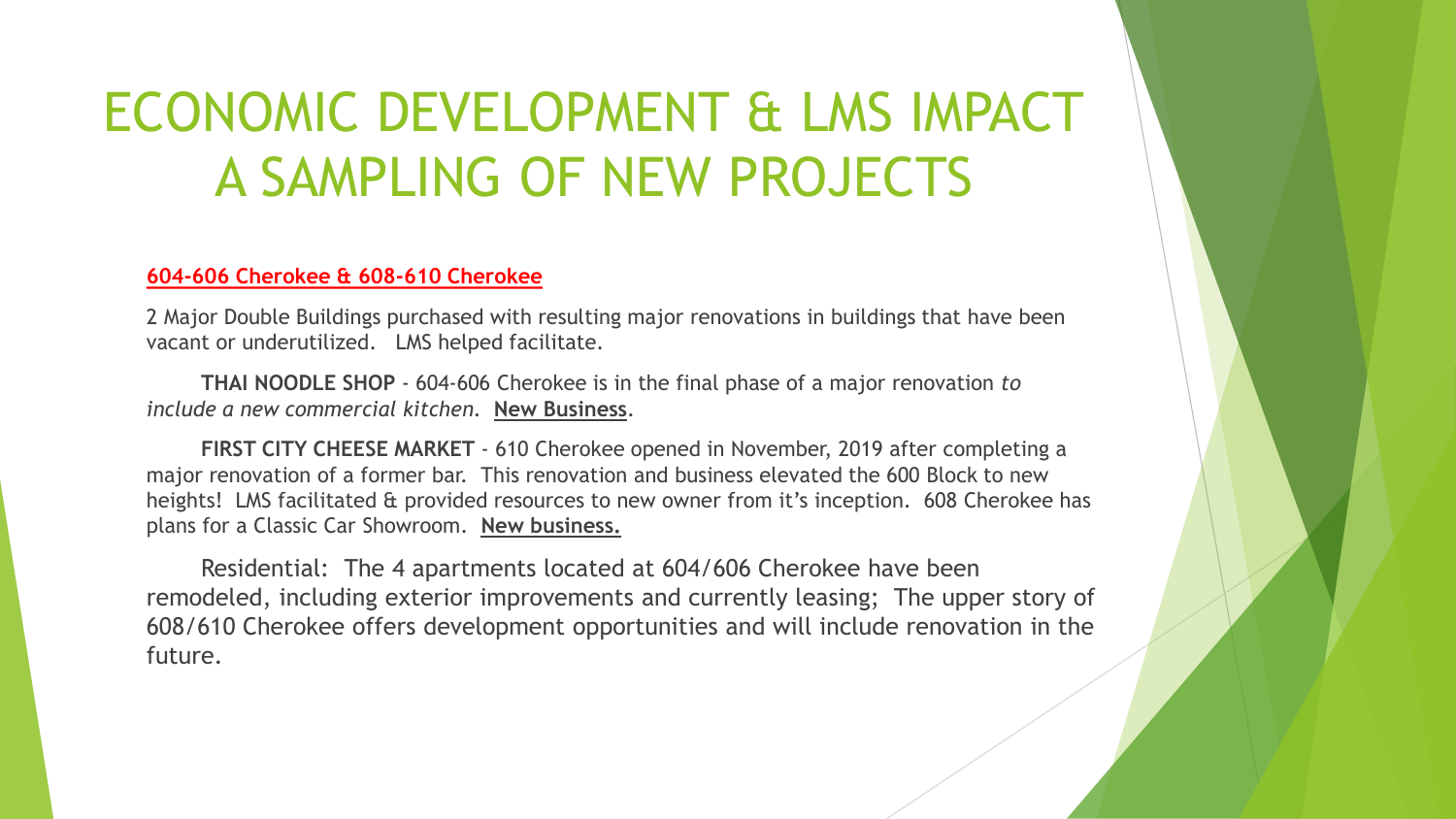### **111 S. 5th Street**

BURR ROASTER - A complimentary new downtown business that supplies fresh ground coffee to local businesses and the community. New business.

### **211 S. 5th Street**

GOLF SHOP – Due to a fire outside of downtown in a leased building, the owner chose to relocate downtown. A nice addition to the downtown mix. LMS helped facilitate. Re-located business.

### **318 Delaware to 421/423 Delaware**

RETRO CADE ARCADE – Originally located at 318 Delaware, the Retro Cade Arcade felt they needed more space and moved to 421/423 Delaware. LMS helped facilitate their move from Platte City to downtown Leavenworth. New business.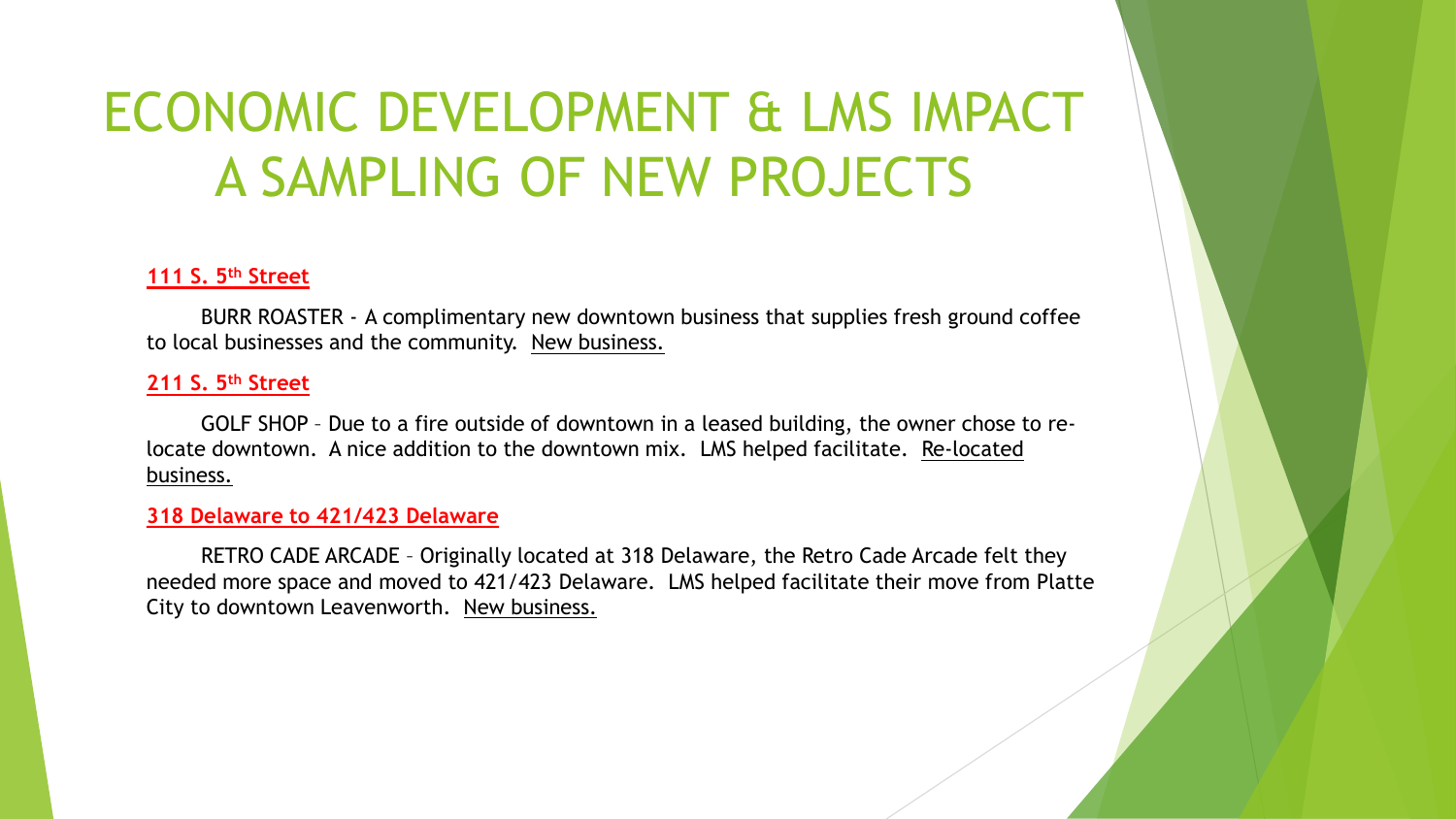#### **514-B Delaware**

ROSALYN'S FIRST CITY BAKERY – New cheesecake and café, facilitated by LMS. Growing and open on Sunday! **New business.** 

#### **516 Delaware**

FISHBURN REALTY – Due to their prior location being sold, LMS facilitated communication between a building owner and prospect to secure a new location with an option to purchase the building. A seamless transition. **Business retention.** 

#### **700/702 Cherokee**

MERIWETHER'S COFFEE, CAFÉ & MARKET – An existing and growing business that was leasing, has purchased the building located in a desirable cross roads downtown. LMS consistently worked with multiple entities and provided resources to assist in this transaction. **Business Growth**

Many additional small & large projects have been facilitated by LMS as we consistently connect building owners, tenants & entrepreneurs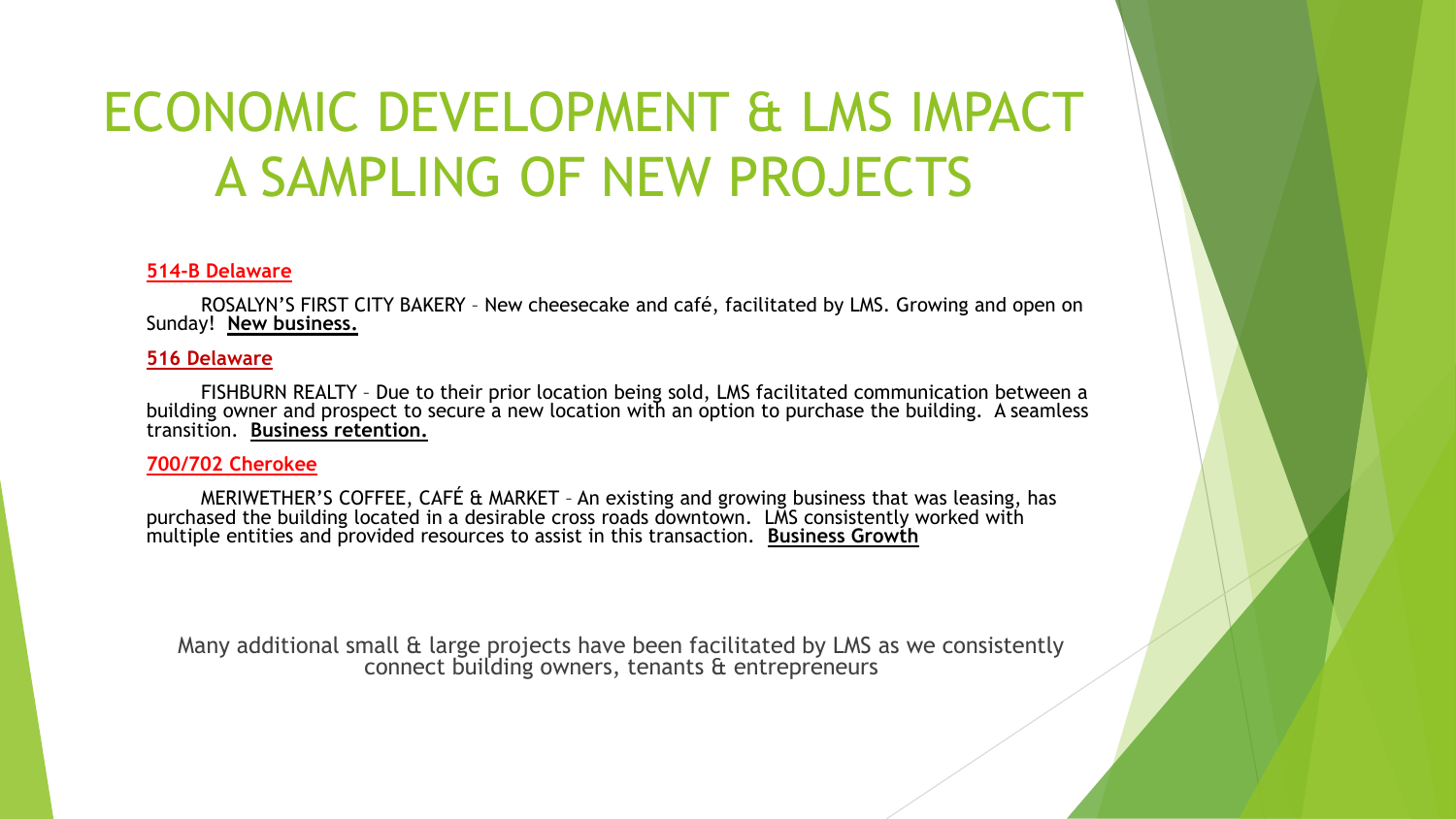### MAJOR BUILDING CONCERNS

#### **600 Cherokee**

BUILDING KNOWN AS CLUB VENUM – This property is an ongoing nightmare with the building owner obstinate, not willing to recognize and accept the repairs needed and not willing to allow the building to sell. Months have been spent working with the owner, his agent, other agents, prospective tenants to no end. A buyer is available, however not at the \$200,000 Net price (major renovation is needed including a new roof, HVAC, plumbing & electrical) offered by the owner. Other real estate agents have indicated that the building is not sellable. LMS has discussed this property with City staff and will continue to pursue a solution. The building has much potential, good parking, great location.

### **NW Corner of 5th & Cherokee**

BUILDING KNOWS AS LEE'S FURNITURE – The Ettenson Building is a historic and beautiful building, adding character and definition to downtown. However due to current ownership, historic and structural elements have been removed and the sheer size of the open interior space poses issues. LMS continues to contact developers in the regional area to develop this building into a viable and useful anchor building with mixed use in mind. A City of Leavenworth structured marketing plan is encouraged.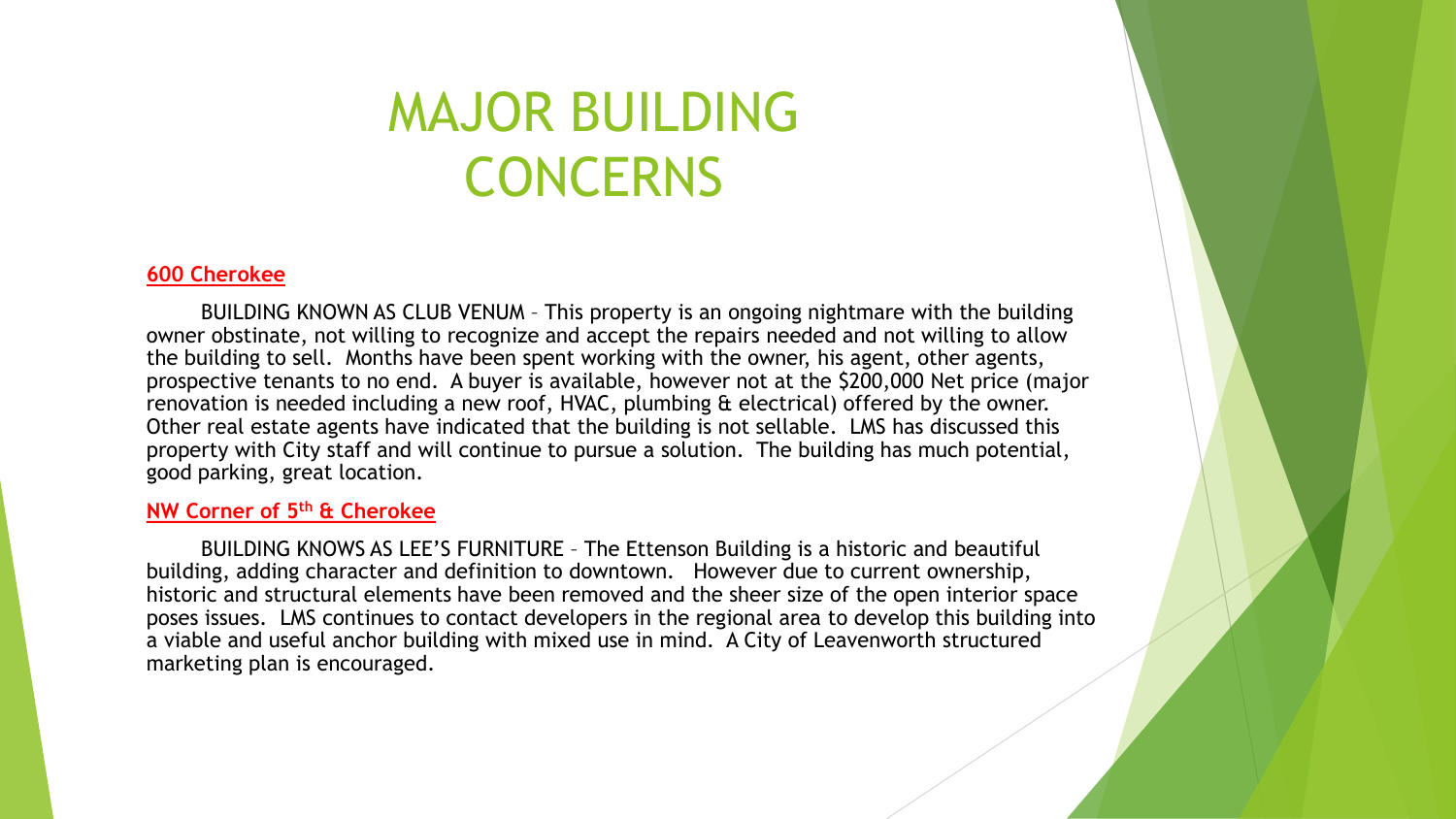## **INVESTMENT & BUDGET**  *RETURN ON INVESTMENT*

LMS Funding is derived from: \*2019 Actual Figures

| Financial, Business & Friend Investors (Dues) | 30%        | \$40,739.00      |
|-----------------------------------------------|------------|------------------|
| • City of Leavenworth investment              | <b>23%</b> | \$31,127.00      |
| $\blacktriangleright$ Program Fundraising     | 43%        | \$58,984.00      |
| Grants & Donations                            | $4\%$      | 5,750.00         |
| Total                                         | 100%       | $*$ \$136,600.00 |

 2019 Beginning Budget \$182,300 (Adjustments are made through the year to meet actual income (Investors, fundraising outcomes)

 **CITY OF LEAVENWORTH INVESTMENT REPRESENTS A ROI OF 4.39 TIMES OR 339% ABOVE DOES NOT INCLUDE THE ANNUAL AVERAGE VOLUNTEER LABOR VALUED AT >\$100,000**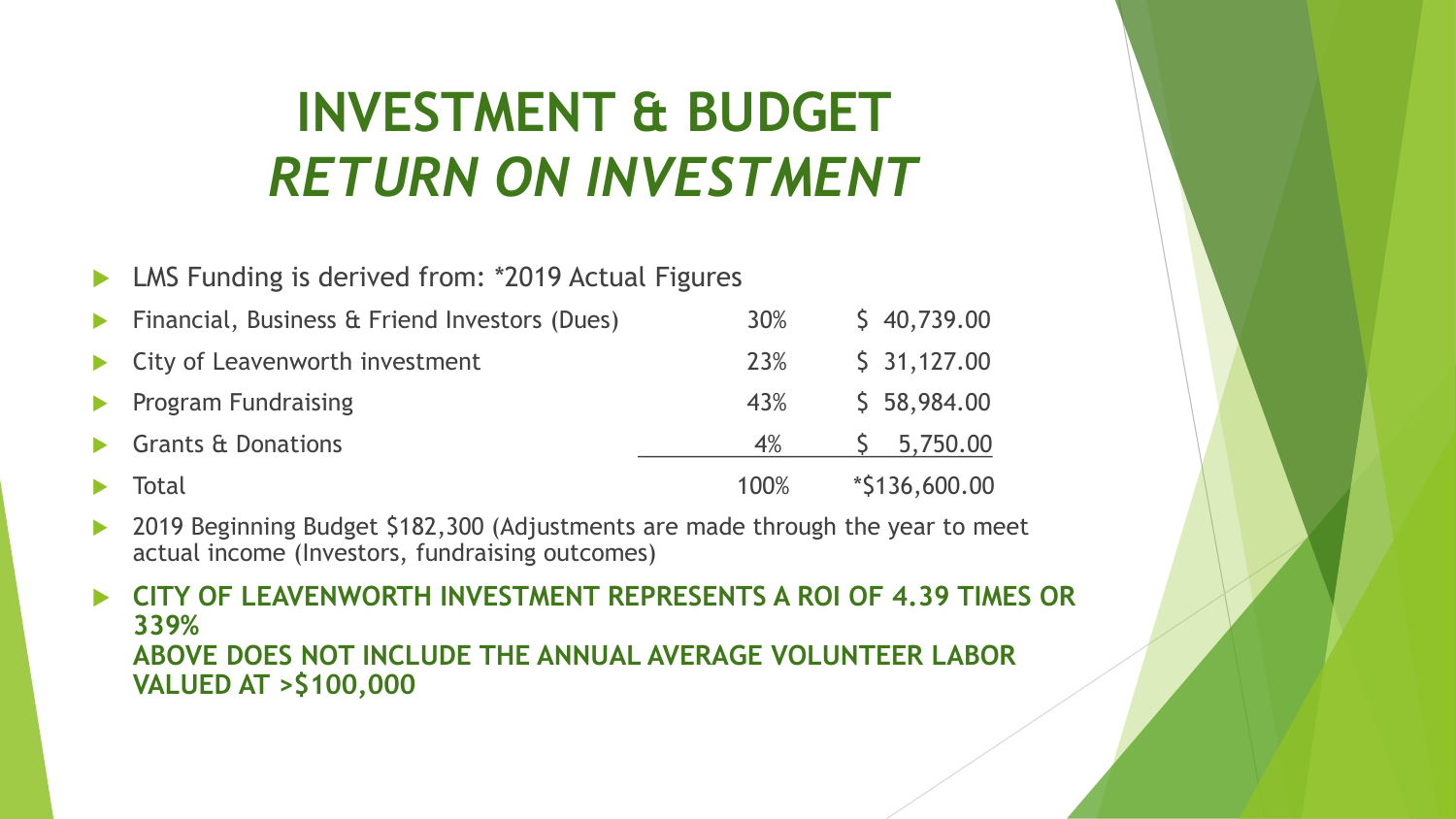### INCENTIVES WITHOUT WALLS (IWW) A Kansas Department of Commerce Program

- Main Street Programs in Kansas have utilized the IWW revolving loan program since 1985. Developed through the Kansas Department of Commerce in conjunction with Kansas Main Street, it provides "gap" funding for downtown projects to move forward. We maintain an annual Memo of Agreement with the Dept. of Commerce/Kansas Main Street to continue to utilize the IWW revolving loan funds that we've built up, \$52,794. It is a great program that allows LMS to invest in downtown buildings and businesses.
- LMS records indicate IWW loans/grants started with our program in 2002.
- Since 1995 when LMS was implemented, it has loaned \$248,780 (28 loans) & granted \$103,349 (11 grants) for a total of \$352,129.00 in downtown investment.
- Currently, the LMS revolving loan fund (we no longer grant) has 6 active loans that total \$85,000; Annual monthly re-payments currently total \$13,000. This program is a 3:1 match meaning 3 parts private investment, 1 part public investment.
- IWW funds have been used to support business start up's, roofs, sewers, brick repair, business growth/expansion to include building purchase, façade & interior renovations, affixed fixtures.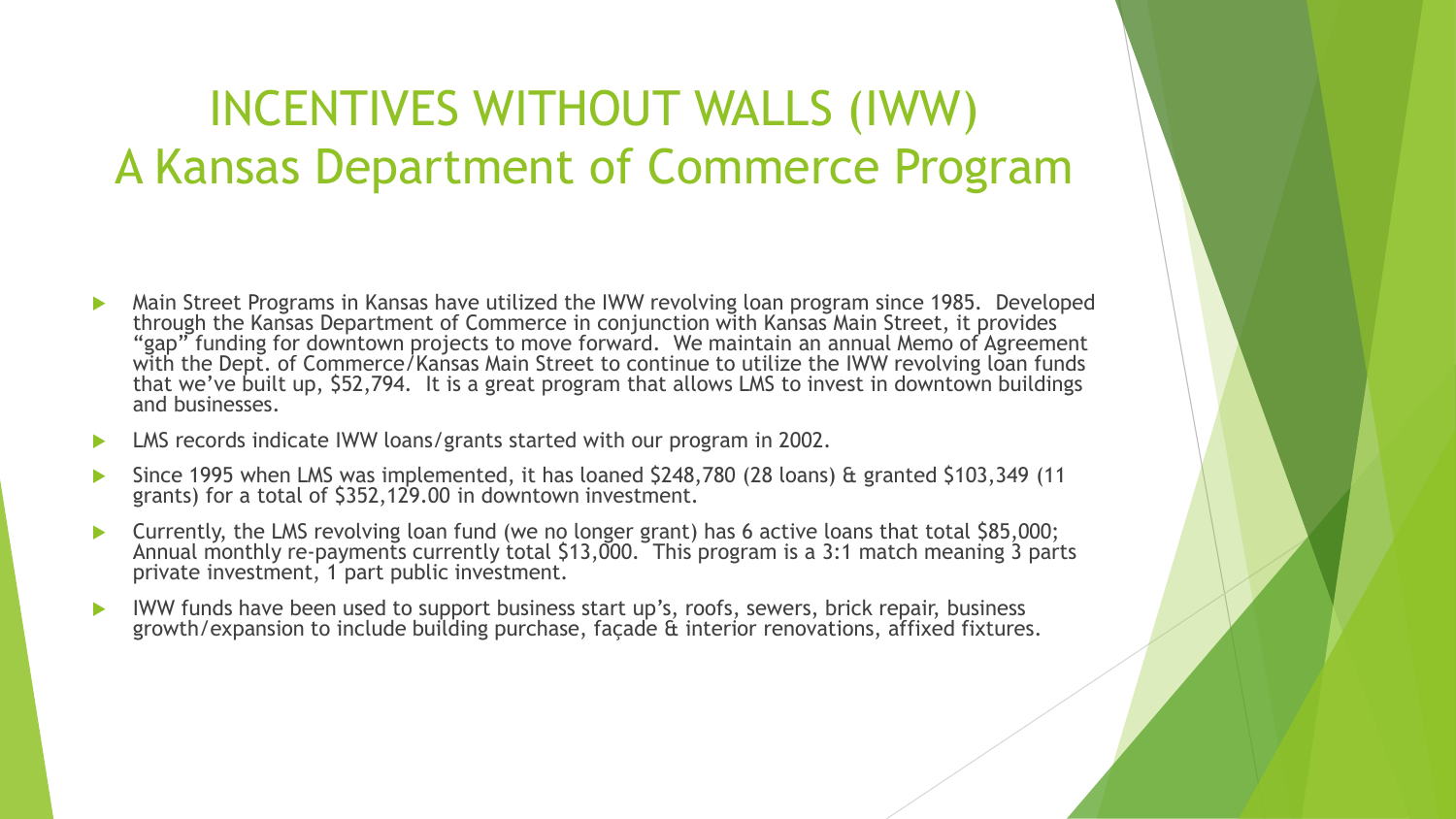## *COMMUNITY BENEFIT PROJECTS CITY OF LEAVENWORTH PARTNERSHIP*

#### **COMMUNITY BENEFIT PROJECTS:**

- Banner of Honor Program (Delaware Streetscape Area)
- Pole Banner Program (Throughout 28 blocks minus Streetscape Area)
- American Flags on Delaware, Memorial Day Veterans Day (Delaware Streetscape Area)
- Veterans Day VIP Reception
- Public Art (Mural Installation on LMS building, exciting new projects coming in 2020!)
- **CITY OF LEAVENWORTH PARTNERSHIPS:**
- 2 City appointed board members
- City Staff participation in economic development, design and promotion committees
- Wayfinding/Directional Signs Initiated, researched, provided templates, locations & text funded & installed in 2019 by the City of Leavenworth!

#### **LMS Destination Based Outside Marketing:**

- Spectrum Reach, WDAF TV, Discover Mid America, Josephine/St. Joseph Market, Professional Video's, Specialty opportunities
- Educational Opportunities Attended Kansas Preservation annual conference; quarterly Kansas Main Street meetings, support & resources as the Kansas Main Street Program was re-established.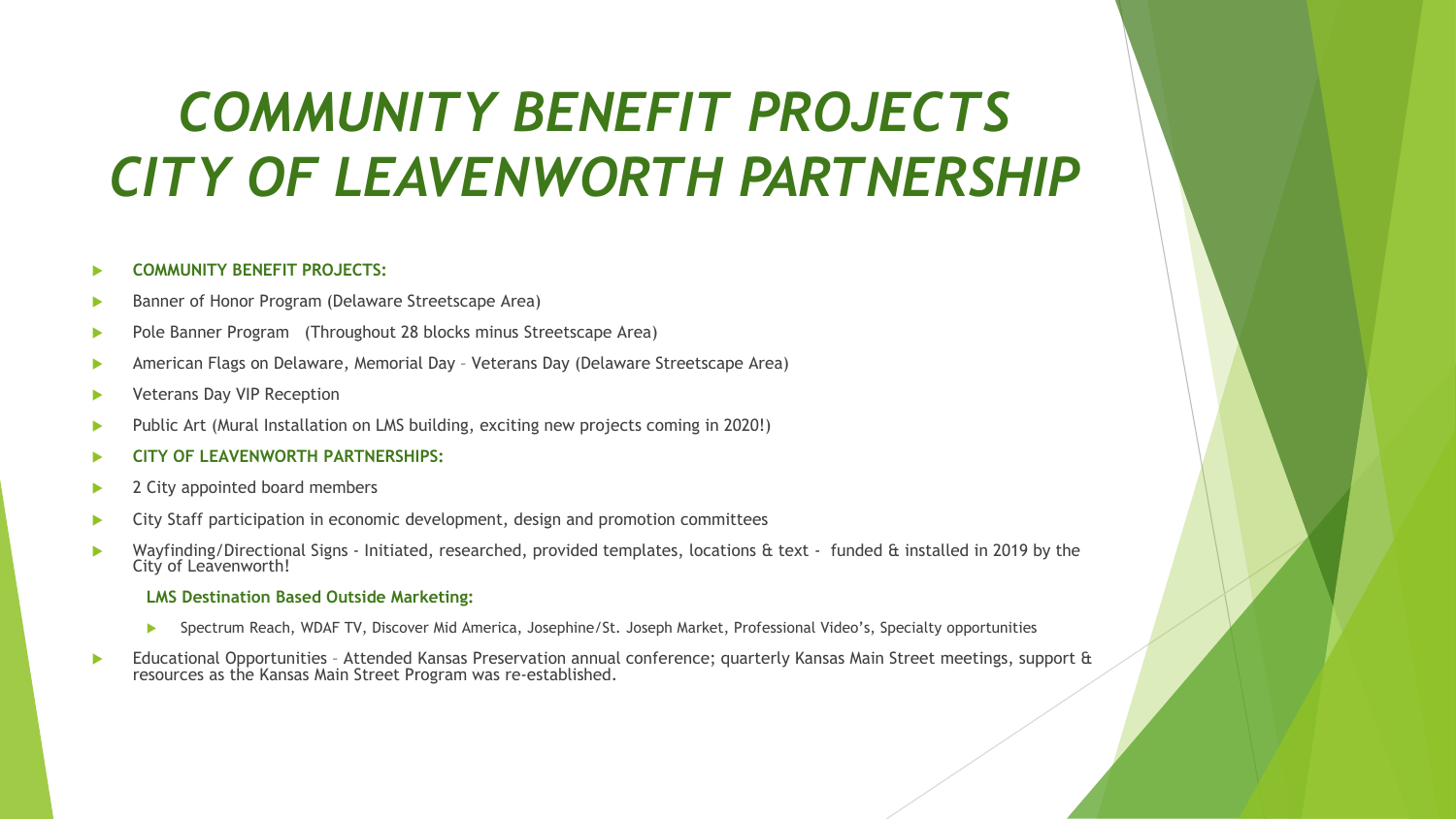### *ECONOMIC IMPACT EVENTS*

- **Economic Impact Events** (For City & Merchants) All provide increased sales tax.
- ▶ **AA5** 1<sup>st</sup> Thursday of Every Month On average, 20 merchants participate monthly, drawing from 60 240 attendees to AA5. Business exposure, sales, repeat customers, word of mouth buzz. This event continues to grow.
- **First City Spring Tea** In 2019, we hosted the 3rd annual Tea which provides an opportunity for businesses and individuals to sponsor a table and decorate it around their theme at no cost. This provides a showcase of downtown Leavenworth and the business community. Attendees purchase a ticket and enjoy entertainment and a delicious tea luncheon, while sitting at" over the top tables"!
- **Small Business Saturday** Very successful. As a result of this success, LMS hosts Christmas in July. During each event, \$1,000 is awarded in 10, \$100 bundles of MS Bucks which re-circulate downtown. \$25 purchase provides customer 1 ticket into the drawing in November; \$20 purchase provides customer 1 ticket into the drawing in July.
- **Build a Bouquet** Encourages Mother's Day purchases & builds customer base.
- **Leavenworth City Market** Partnership with LV Farmers Market on 2nd Saturdays.
- **Free Summer Concerts** Brings community and visitors downtown to listen, explore and enjoy
- **Downtown Loft Tour** Showcase of upper story spaces, residential & office. Attendees gain perspective of living and working space available downtown. An exciting eye opening experience for many!
- **Sidewalk Sales** Good for merchants & good for those looking for a bargain, plus builds customer base.
- **Business Happy Hour** Initiated in late 2019, this event provides a great networking opportunity for business owners and professionals to learn about and meet proprietors that hold a liquor license. A compliment to AA5.
- **Holiday Open House** Encourages holiday shopping downtown.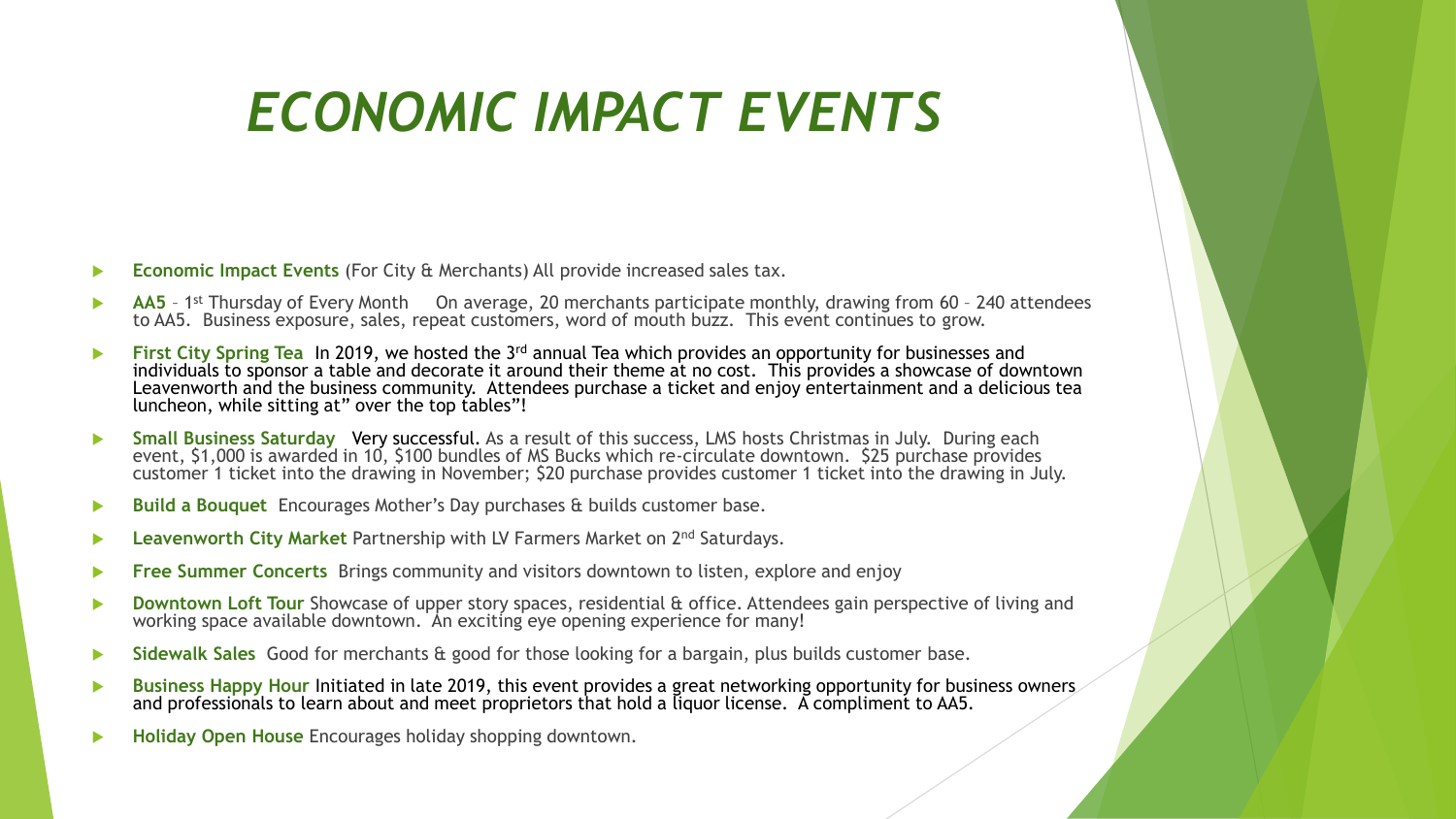## *COMMUNITY & MERCHANT AWARENESS EVENTS*

- Summer Concert Series
- PAIR Day (targeted military exposure)
- Veterans Day VIP Reception
- **First City Spring Tea (exposure for local businesses/individuals, future customers)**
- Build a Bouquet
- Loft & Upper Story Tour
- Sidewalk Sales
- Christmas in July
- Holiday Open House
- Small Business Saturday
- LMS Annual Banquet
- Business Happy Hour
- Leavenworth City Market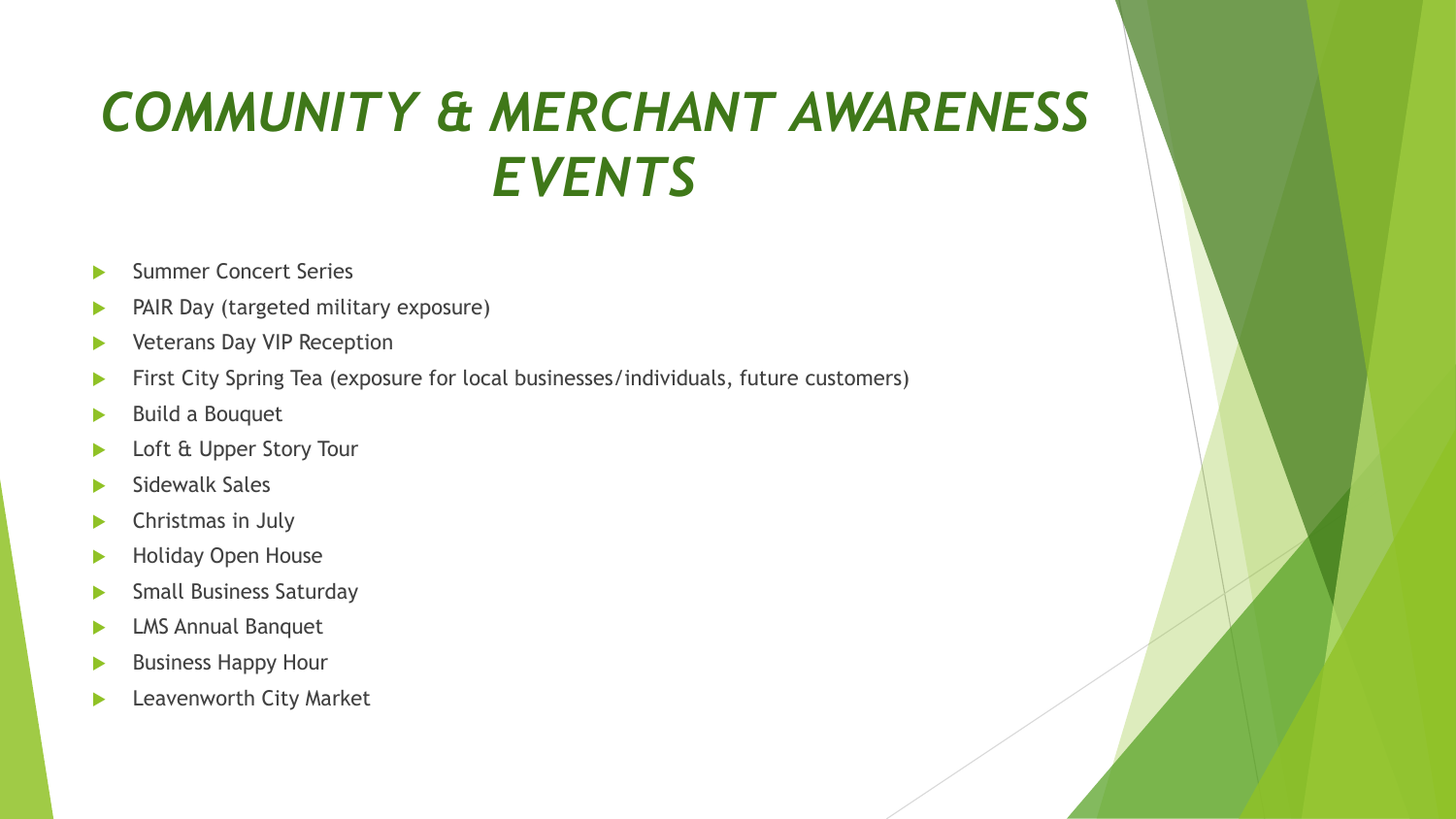### UPPER STORY DEVELOPMENT

- LMS has identified & is currently working with 9 building owners that desire to renovate & utilize their upper stories. This is an excellent opportunity to increase Mixed Use Development Downtown!
- Mixed Use Development is a Win/Win for everyone. More residents living downtown, coop/shared space for small businesses, more customers, more foot traffic, more night life, more success for everyone. LMS is listening to City discussions on codes, updates and enforcement while offering information and ideas to increase upper story development.
- ▶ The City, County & State all benefit via increased property & sales taxes, plus the added benefit of a vibrant Downtown, the heart and soul of the community.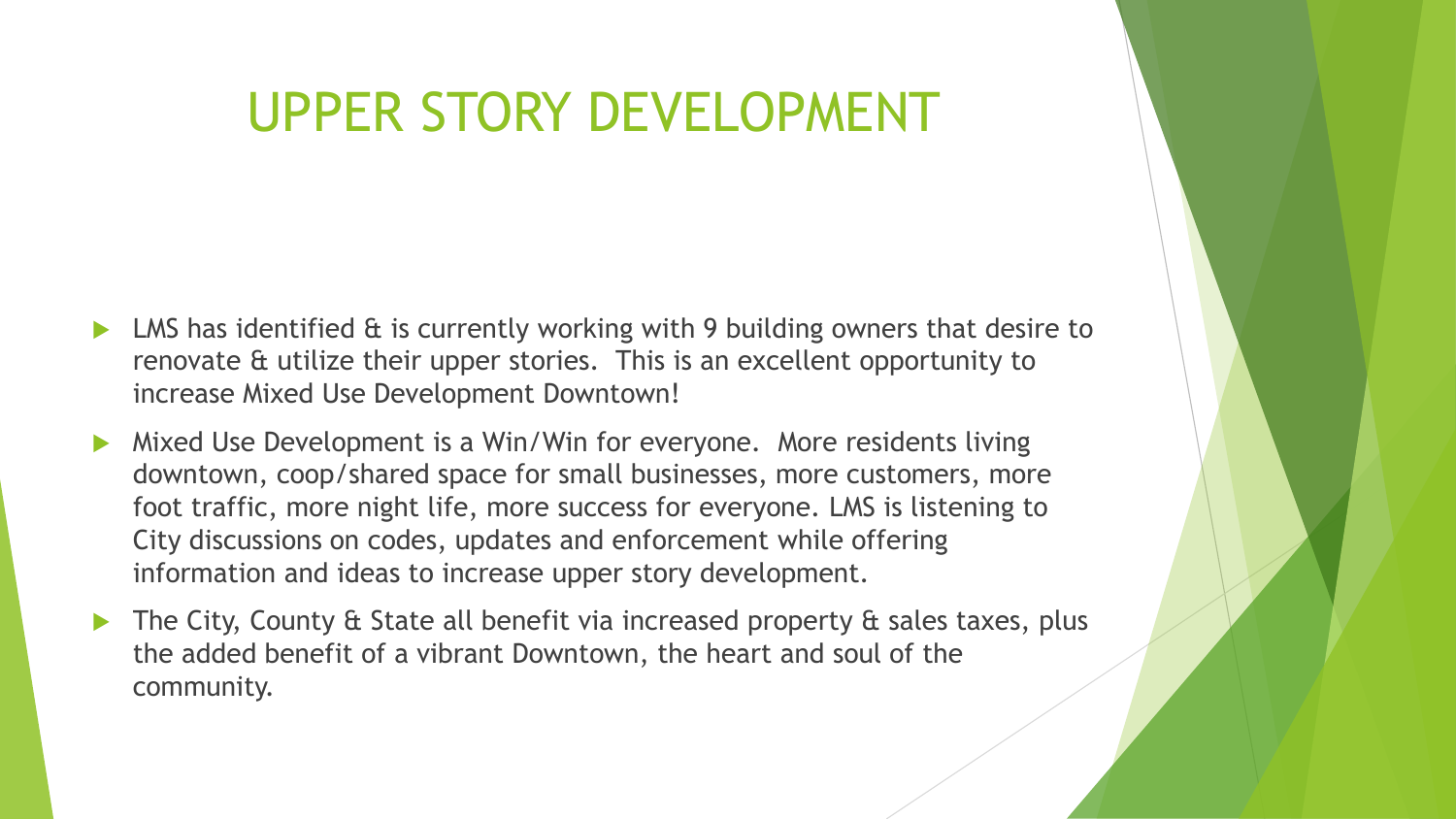### *SOCIAL MEDIA*

- **Website, Active & Maintained**
- **Many posts are shared from businesses, entities, organizations daily**
- **Facebook** End of 2019
- Page Likes 4,634
	- Reach  $4,496$
	- Post Engagements 8,976
	- $\blacktriangleright$  Videos 729
	- Followers 4,787